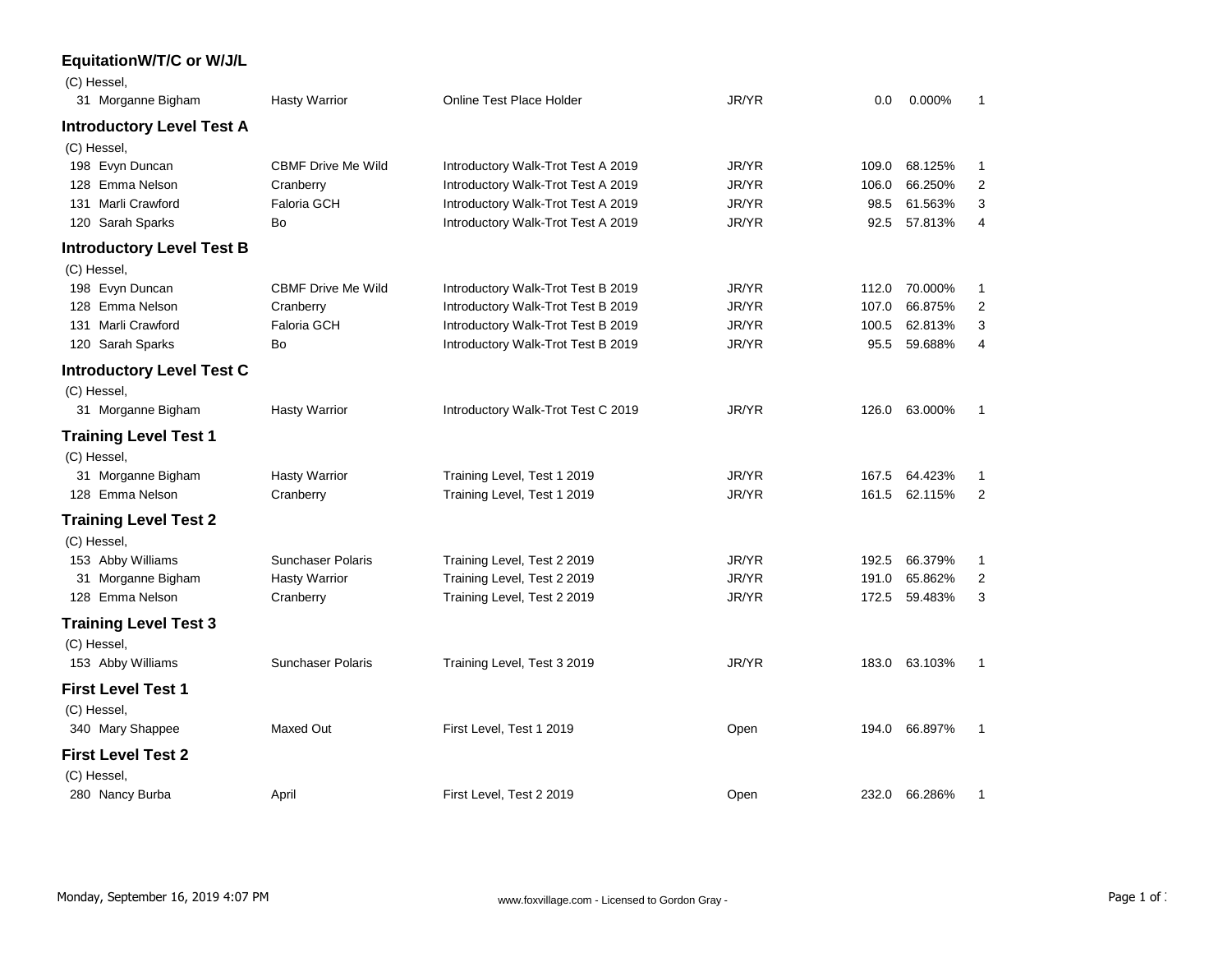## **First Level Test 3**  $\overline{C}$ ) Hessel

| (C) Hessel,                               |                        |                                               |                      |       |               |                |
|-------------------------------------------|------------------------|-----------------------------------------------|----------------------|-------|---------------|----------------|
| 340 Mary Shappee                          | <b>Maxed Out</b>       | First Level, Test 3 2019                      | Open                 | 241.5 | 67.083%       | -1             |
| 280 Nancy Burba                           | April                  | First Level, Test 3 2019                      | Open                 | 238.5 | 66.250%       | 2              |
| <b>Second Level Test 2</b>                |                        |                                               |                      |       |               |                |
| (C) Hessel,                               |                        |                                               |                      |       |               |                |
| 227 Olivia Mauldin                        | LR Ami Twilight        | Second Level, Test 2 2019                     | JR/YR                |       | 250.5 61.098% | $\mathbf 1$    |
| <b>Second Level Test 3</b>                |                        |                                               |                      |       |               |                |
| (C) Hessel,                               |                        |                                               |                      |       |               |                |
| 227 Olivia Mauldin                        | LR Ami Twilight        | Second Level, Test 3 2019                     | JR/YR                |       | 258.5 61.548% | -1             |
| <b>Third Level Test 1</b>                 |                        |                                               |                      |       |               |                |
| (C) Hessel,                               |                        |                                               |                      |       |               |                |
| 321 Hensley Moses                         | Deer Park Echoing Lark | Third Level, Test 1 2019                      | JR/YR                |       | 237.5 64.189% | $\overline{1}$ |
| <b>Third Level Test 3</b>                 |                        |                                               |                      |       |               |                |
| (C) Hessel,                               |                        |                                               |                      |       |               |                |
| 321 Hensley Moses                         | Deer Park Echoing Lark | Third Level, Test 3 2019                      | JR/YR                |       | 257.0 64.250% | 1              |
| <b>Musical Freestyle Test of Choice</b>   |                        |                                               |                      |       |               |                |
| (C) Hessel,                               |                        |                                               |                      |       |               |                |
| 196 JR Dodd                               | Apache                 | Western Dressage Freestyle Introductory Level | <b>Adult Amateur</b> | 198.0 | 70.714%       | 2              |
| 197 Robert Hayes                          | Marshmellow Ogooglebar | Western Freestyle Basic Level                 | Open                 | 206.5 | 73.750%       | $\mathbf{1}$   |
| <b>Gaited Horse WD Test of Choice</b>     |                        |                                               |                      |       |               |                |
| (C) Hessel,                               |                        |                                               |                      |       |               |                |
| 319 Den Burdette                          | Kane                   | Western Dressage Intro Test 2                 | Open                 | 120.0 | 66.667%       | $\mathbf{1}$   |
| <b>Gaited Horse WD Test of Choice</b>     |                        |                                               |                      |       |               |                |
|                                           |                        |                                               |                      |       |               |                |
| (C) Hessel,<br>319 Den Burdette           | Kane                   | Western Dressage Intro Test 3                 | Open                 |       | 135.0 67.500% | 1              |
|                                           |                        |                                               |                      |       |               |                |
| <b>Gaited Horse WD Test of Choice III</b> |                        |                                               |                      |       |               |                |
| (C) Hessel,                               |                        |                                               |                      |       |               |                |
| 319 Den Burdette                          | Kane                   | Western Dressage Intro Test 4                 | Open                 |       | 134.5 64.048% | $\overline{1}$ |
| <b>Western Dressage Introductory 1</b>    |                        |                                               |                      |       |               |                |
| (C) Hessel,                               |                        |                                               |                      |       |               |                |
| 432 Chris Hicks                           | Rock's Fancy Pants     | Western Dressage Intro Test 1                 | <b>Adult Amateur</b> | 142.0 | 64.545%       | -1             |
| 117 Kyriana Beard                         | Gigi                   | Western Dressage Intro Test 1                 | JR/YR                | 143.0 | 65.000%       | $\overline{1}$ |
| <b>Western Dressage Introductory 2</b>    |                        |                                               |                      |       |               |                |
| (C) Hessel,                               |                        |                                               |                      |       |               |                |
| 196 JR Dodd                               | Apache                 | Western Dressage Intro Test 2                 | <b>Adult Amateur</b> | 120.0 | 66.667%       | 1              |
| 432 Chris Hicks                           | Rock's Fancy Pants     | Western Dressage Intro Test 2                 | <b>Adult Amateur</b> | 118.5 | 65.833%       | 2              |
| 129 Jordan Connelly                       | Marshmellow Ogooglebar | Western Dressage Intro Test 2                 | JR/YR                | 122.5 | 68.056%       | 1              |